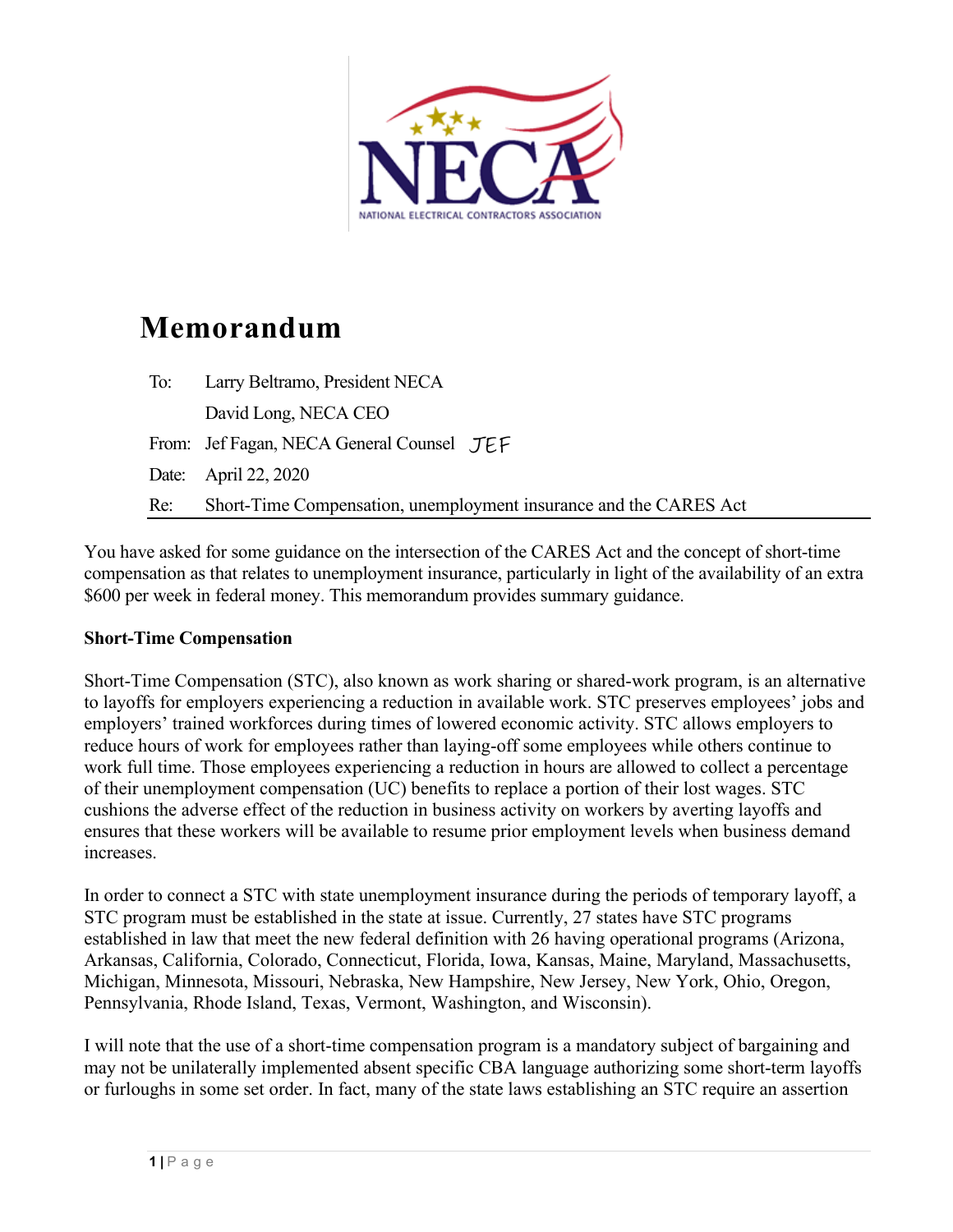upon plan submission that the employee representative agrees with the plan submitted to the state. For example, one state law provides in this regard: *A. - The employer certifies that it has obtained the approval of any applicable collective bargaining unit representative and has notified all affected employees who are not in a collective bargaining unit of the proposed short-time compensation plan.*

In order for an employee to receive unemployment benefits under the STC program, employers must have an approved STC plan in place with the appropriate state workforce agency. The STC application process is initiated by employer(s) and not employee(s). Therefore, in order for employees with reduced hours to potentially be eligible for STC, the employer must submit an application to the appropriate state agency, and the state must approve the employer's application/plan. In order to qualify for STC, employees must first be determined to be eligible for UC. While receiving UC benefits under a STC plan, employees are not required to meet availability or work search requirements, but they are required to be available for their normal workweek. Also, employees who are eligible to participate in an employer's STC plan may be required to serve a mandatory "waiting week," which is a non-paid week (required by most states).

The amount of UC paid to individuals filing for STC is a pro-rated portion of the UC payment they would have received if they were totally unemployed. For example, an employee normally works a 40 hour work week. The employee's work week is reduced by eight hours or 20 percent. If the employee had been laid off and totally unemployed and determined eligible for UC, the individual would have received a weekly benefit amount of \$270.00. The employer submits a STC plan, and the plan is approved. Under the STC plan, the employee would receive \$54.00 of benefits (or 20 percent of \$270) in addition to the 32 hours of wages earned from the employer.

# **The CARES Act and Enhanced Unemployment Programs**

The CARES Act temporarily enhances and expands UC benefits through three key programs. To participate in the programs, each state must enter into an agreement with the federal government. The basics of each program are as follows:

- 1. **Pandemic Unemployment Compensation (PUC)** (Section 2104 of the CARES Act)
	- *Who is Eligible*: Individuals who, as determined by the applicable state unemployment agency, meet that state's criteria to receive UC benefits.
	- *Benefit Provided*: The law provides an increase of a flat payment of \$600 per week to the amount regularly available for unemployment under state law.
	- *Additional Criteria that Must be Met to Receive PUC*: None
	- *Time Period for Increased Compensation*: This increase applies to weeks of unemployment beginning after the state agrees to participate in the program through July 31, 2020.
- 2. **Pandemic Unemployment Assistance (PUA)** (Section 2102 of the CARES Act)
	- *Who is Eligible*: Individuals who are not usually eligible for unemployment benefits, including those who are furloughed or out of work as a direct result of COVID-19, self-employed and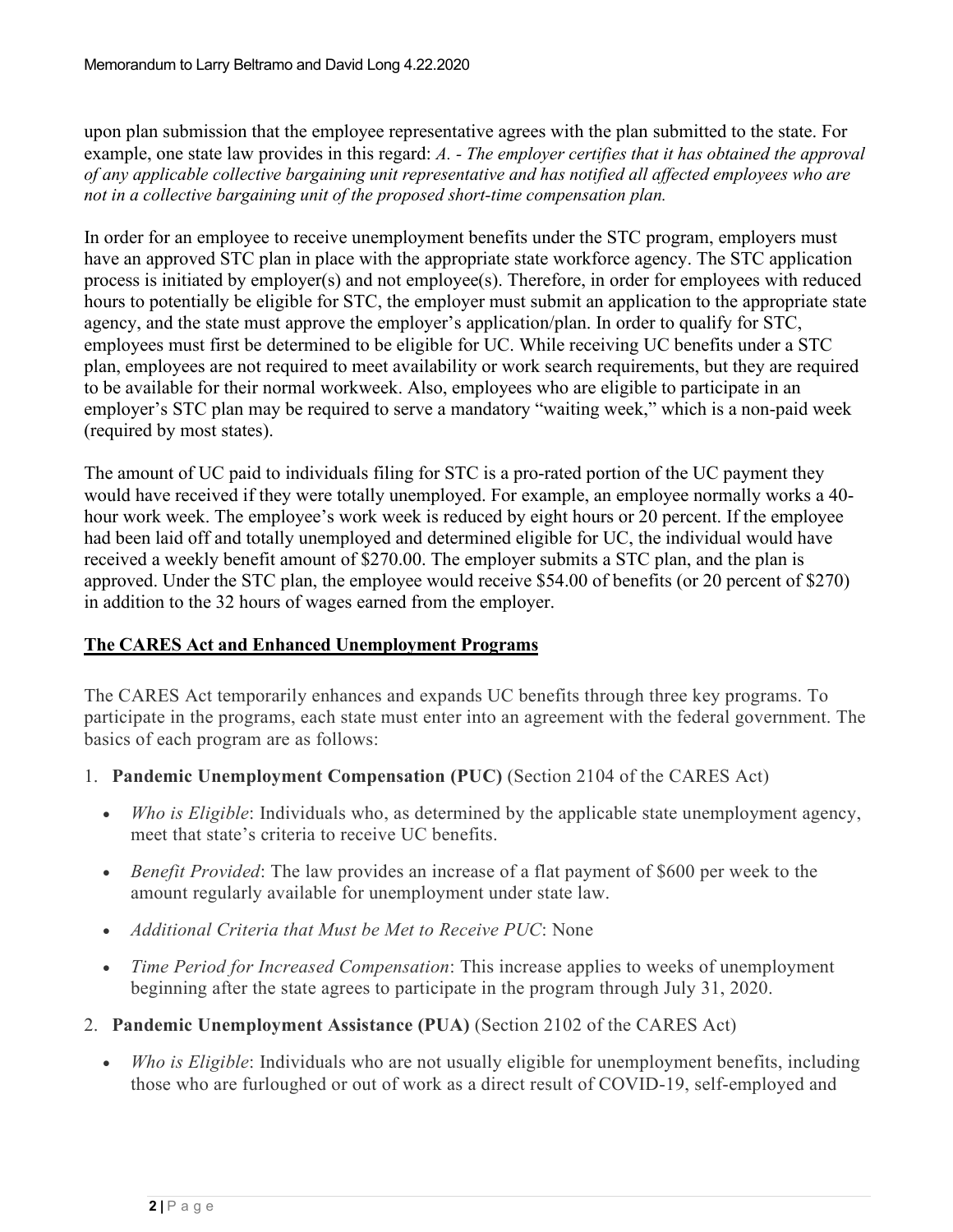independent contractors, and those who have exhausted existing state and federal unemployment benefit provisions.

- o *Important Note: Individuals who have the ability to telework with pay and those who are receiving paid sick leave or other paid benefits (even if they otherwise satisfy the criteria described below to receive assistance under the new law) are expressly excluded from coverage.*
- *Benefit Provided*: The PUA will equal the minimum weekly benefit amount described in the Stafford Act Disaster Unemployment Assistance (DUA) program, which is the model for the PUA program (CFR 625.6 of Title 20), *plus* the \$600 per week federally funded supplement (similar to that provided to UC recipients under the PUC).
- *Additional Criteria that must be Met to Receive the PUA*: Applicants for PUA must provide self-certification that they are (1) partially or fully unemployed or (2) unable and unavailable to work because of one of the following circumstances:
	- $\circ$  the individual has been diagnosed with COVID–19 or is experiencing symptoms of COVID–19 and seeking a medical diagnosis;
	- $\circ$  a member of the individual's household has been diagnosed with COVID–19;
	- $\circ$  the individual is providing care for a family member or a member of the individual's household who has been diagnosed with COVID–19;
	- $\circ$  a child or other person in the household for which the individual has primary caregiving responsibility is unable to attend school or another facility that is closed as a direct result of the COVID–19 public health emergency and such school or facility care is required for the individual to work;
	- $\circ$  the individual is unable to reach the place of employment because of a quarantine imposed as a direct result of the COVID–19 public health emergency;
	- $\circ$  the individual is unable to reach the place of employment because the individual has been advised by a health care provider to self-quarantine due to concerns related to COVID–19;
	- $\circ$  the individual was scheduled to commence employment and does not have a job or is unable to reach the job as a direct result of the COVID–19 public health emergency;
	- $\circ$  the individual has become the breadwinner or major support for a household because the head of the household has died as a direct result of COVID–19; or
	- $\circ$  the individual's place of employment is closed as a direct result of the COVID–19 public health emergency.
- *Time Period for Expanded Compensation*: January 27, 2020 through December 31, 2020.